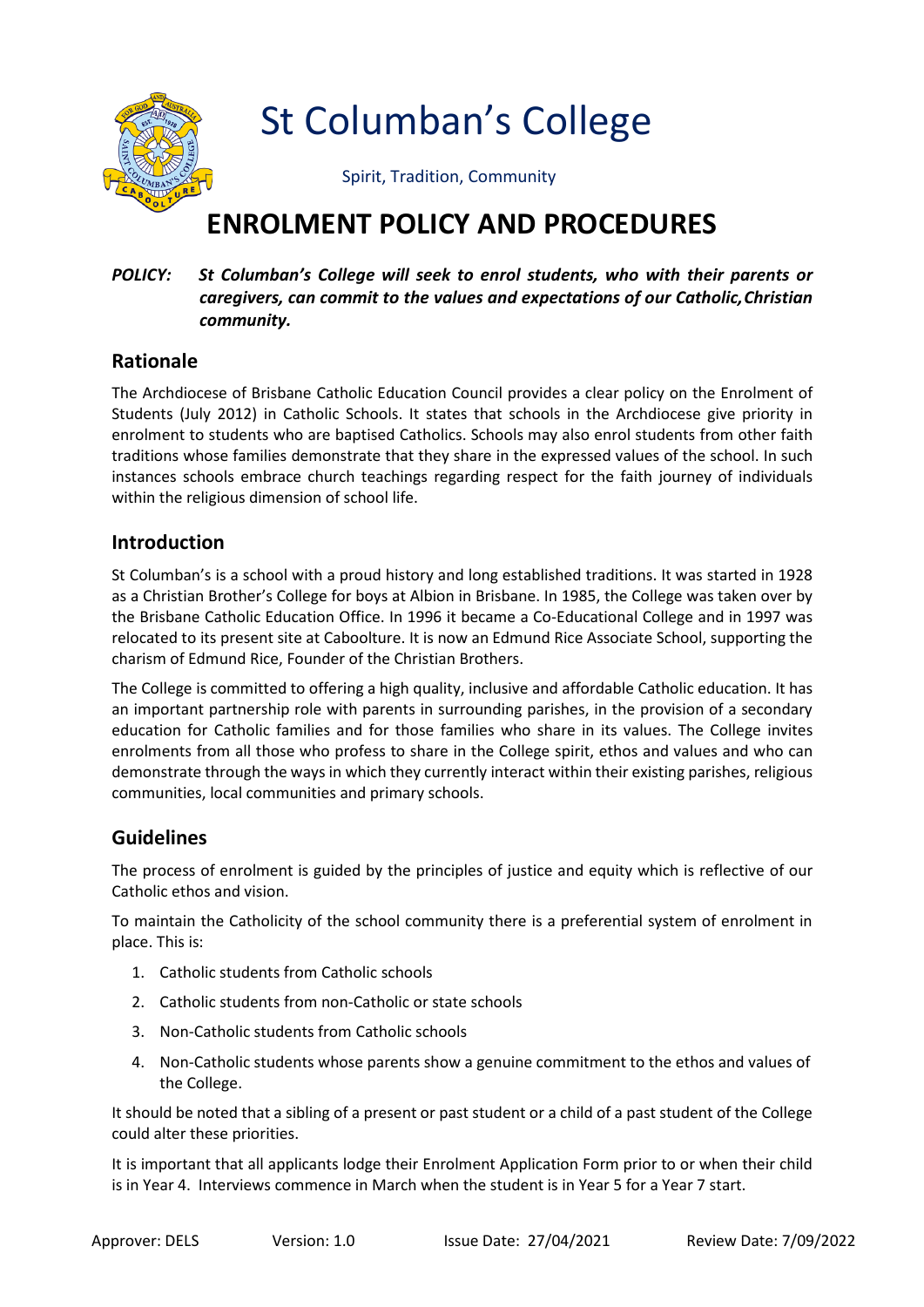## **Making Enrolment Application**

All applicants to St Columban's College need to be aware of the culture of the college as a Catholic school. As per the Catholic Education Council policy, they must express a desire and willingness to:

- $\div$  Share in the expressed values of the school
- $\div$  Contribute positively and actively to enhance the spiritual life of the school
- $\div$  Commit to and support the Guidelines for the Religious Life of the School
- Participate in and contribute to the achievement of the school mission.

Enrolment packages are available on request from the Enrolment Officer through the College office. Online applications are available on the College Website.

On receiving the completed Enrolment Application, the College will process the enrolment in a timely manner. Depending on the circumstances, an interview will be scheduled with the College Principal or their nominated delegate.

The interview process will be used to establish with parents the expectations upon students and families to participate in the life of the Catholic school community. Discussion will also occur around the compulsory formal Religious Education classroom program. The religious life of the College, including prayer and worship and any social justice and service programs, are similarly discussed regarding expectations to participate.

Parents wishing to enrol their child at the College will complete an Enrolment Application including payment of the Enrolment Application Fee. Payment of the Enrolment Application Fee is required before an interview is arranged. The following paperwork is also required:

- Copy of child's Birth Certificate
- Copy of Baptism Certificate and any other paperwork related to the child's sacramental program
- Evidence of child's participation in their current school including school reports and other relevant information to support enrolment.

Following the interview it will be at the discretion of the Principal asto whether a place can be offered. This will be based on information gathered through the application and interview considering factors such as a student's spiritual, educational and behavioural history, as well as a student's potential contribution to the school and the availability of a place being available.

Consideration is also given to the proportion of students enrolled other than Catholic, as this should not jeopardize the Catholic identity of the school community. Such students should not be enrolled if this enrolment necessitates the exclusion of Catholic students seeking enrolment. However, timing of the application is important and late applications from Catholic students could also mean that all places have already been filled.

In making an application to enrol a student, parents are showing that they are prepared to commit themselves to working in cooperation with school personnel for the benefit of their child. An offer of placement is conditional upon acceptance by parents of the College Policies and Guidelines which govern school practices. This includes an acceptance of the College Fees Policy.

Each decision of acceptance of an applicant for enrolment shall be at the discretion of the Principal within the policy and guidelines endorsed by the College Board, and in line with the Brisbane Catholic Education enrolment guidelines. A letter notifying parents of the outcome will be forwarded within two months of interview, where possible, and if all relevant information has been provided.

If this is a letter of offer, enrolment will only be confirmed upon completion of the Confirmation of Offer and payment of the Enrolment Confirmation Bond. It should be noted that the letter of offer is only valid for a **maximum of two months** from the date of offer, after which the family will be moved on to a waitlist.